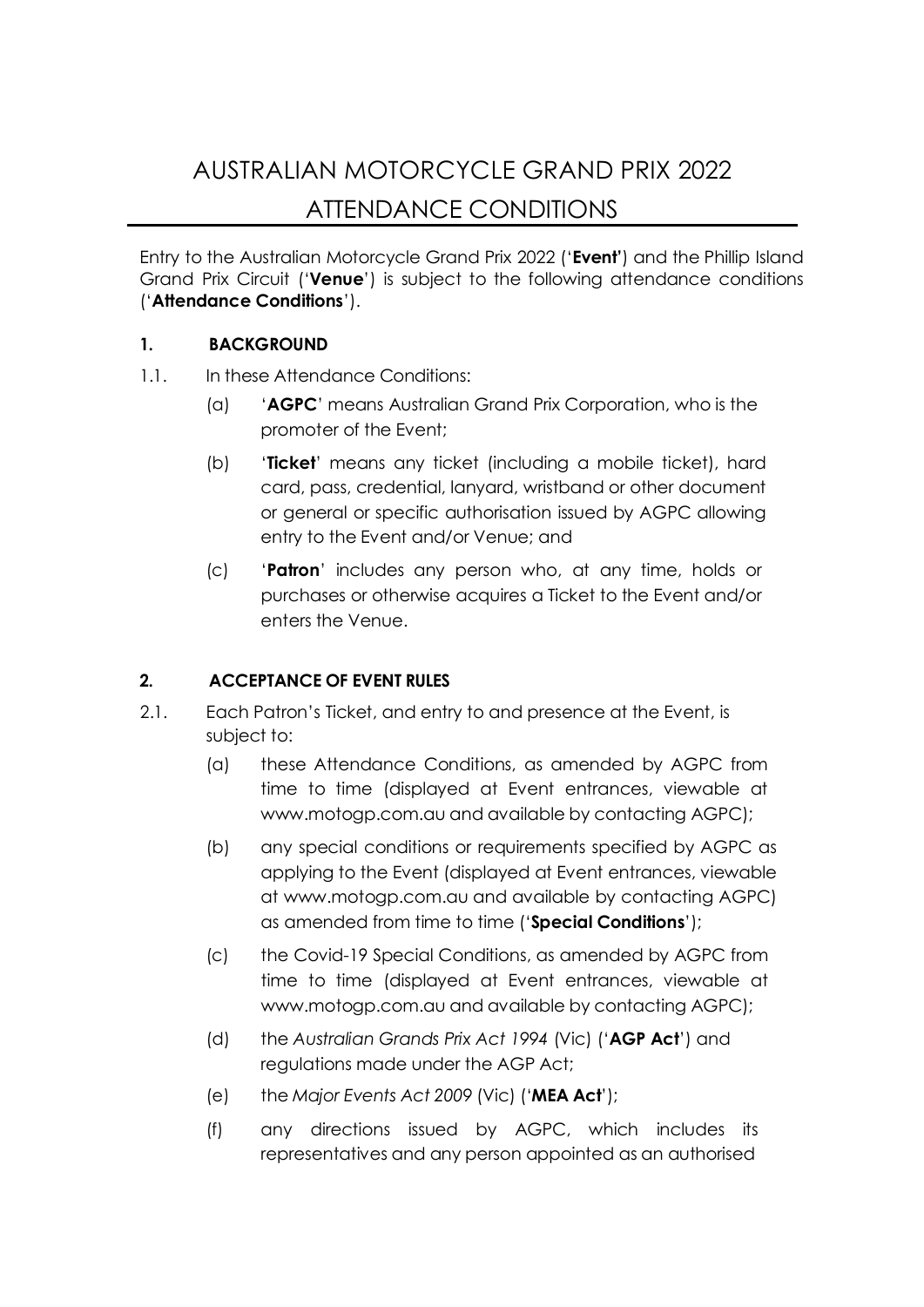person under the AGP Act, MEA Act or any other relevant legislation or instrument ('**Authorised Person**');

- (g) any Venue conditions or requirements specified by AGPC as applying to the Event or Venue (viewable at [www.motogp.com.au](https://www.motogp.com.au/) and available by contacting AGPC), as amended from time to time ('**Venue Requirements**'), collectively, the '**Event Rules**'.
- 2.2. By purchasing a Ticket, attending the Event and/or entering the Venue, Patrons accept and understand as binding the Event Rules and any accompanying risks, obligations and responsibilities. It is each Patron's responsibility to inform themselves of all the Event Rules.
- *2.3.* Any Patron in breach of any Event Rule:
	- (a) may be refused entry to the Venue, or directed to leave the Venue, by AGPC at AGPC's sole and absolute discretion; and
	- (b) may be otherwise liable at law, including to a penalty issued under the MEA Act.

#### **3. WARNINGS AND RELEASES**

#### 3.1. **WARNING – MOTOR RACING, THE EVENT AND ACTIVITIES ASSOCIATED WITH THE EVENT (INCLUDING WITHOUT LIMITATION, SUPPORT EVENTS) ARE DANGEROUS AND ACCIDENTS CAN HAPPEN. THERE IS A POSSIBILITY OF AN ACCIDENT CAUSING INJURY, DEATH OR PROPERTY DAMAGE OR ECONOMIC LOSS.**

3.2. In these Attendance Conditions, '**Associated Entities**' means the Crown in right of the State of Victoria, the Minister administering the Act, Dorna S.L (Dorna) and all its affiliate companies: Dorna Worldwide Freight Services b.v., Dorna Worldwide S.L., Externpro S.L., Fontetes Motor, S.L., Promomedia, S.L.U, Motor Medical Team S.L., International Events Services SL, Federation Internationale de Motorcyclisme (FIM), Promotor Special Events Worldwide SL, PI Circuit Pty Ltd, PI Graydens Pty Ltd, PI Sunrise-McGuigan Pty Ltd, PI Visitor Centre Pty Ltd, PI Operations Pty Ltd, Linfox Property Group Pty Ltd, Fox Group Holdings Pty Ltd, The International Road Racing Teams Association, Motorcycling Australia Ltd and Motorcycling Victoria, teams, service companies, national and international officials, race direction, clerks of the course, sporting technical stewards, timekeepers, marshals, sponsors, all VIP guests from the above mentioned bodies, all other interested parties for their rights and interests involved in the conduct, promotion and organisation of the Event, and their respective personnel.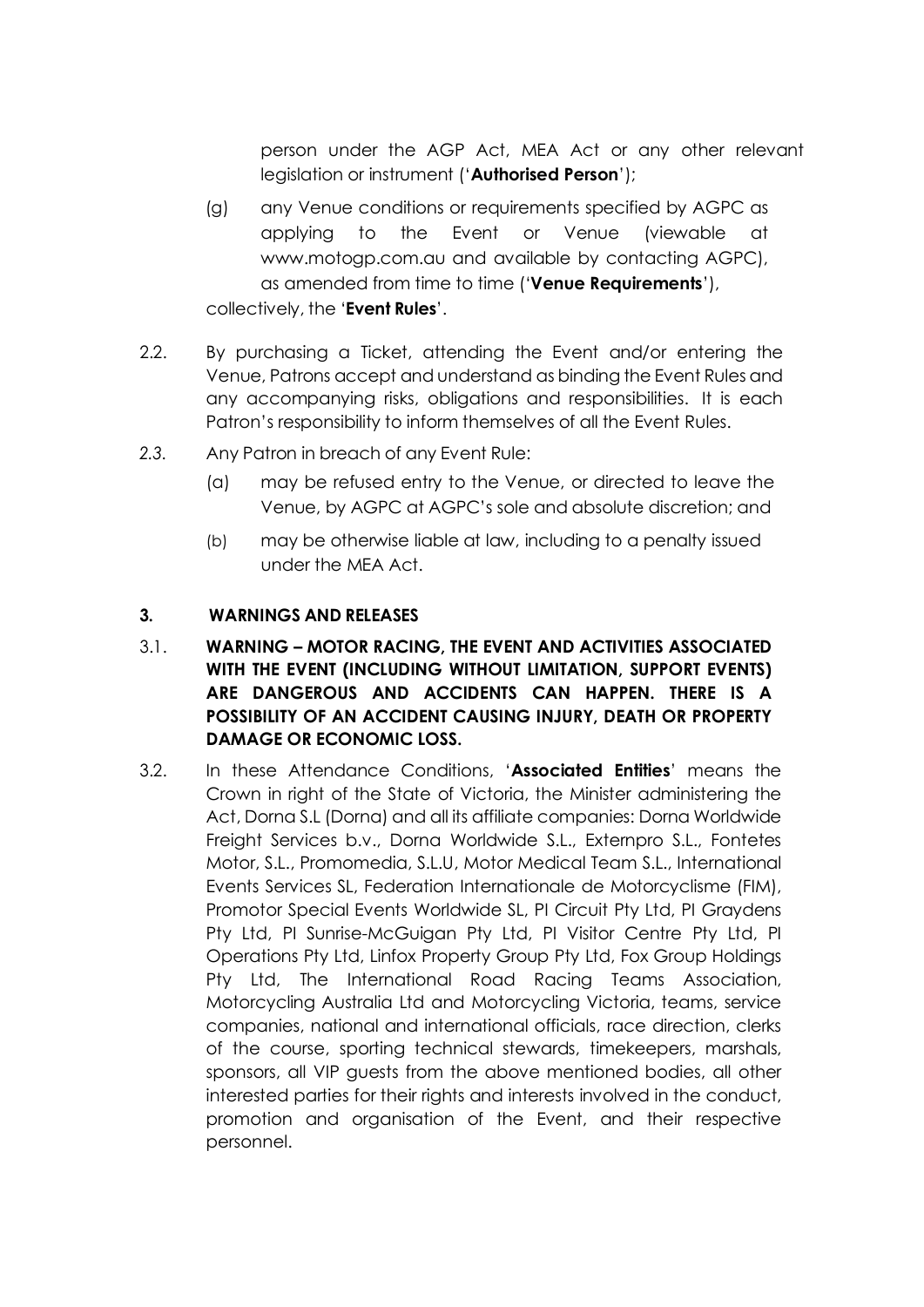3.3. Upon entering the Venue and by attending the Event, each Patron provides the following release to AGPC and the Associated Entities:

> *To the maximum extent permitted by law, AGPC and the Associated Entities are not liable to me, or to any person with me, for (regardless of how or when the liability is caused, or by whom it is caused and regardless of whether such liability or claims are for negligence (excluding gross negligence or any damage incurred by way of fraud or fraudulent misrepresentation), breach of contract, breach of statutory duty or any other liability or claim recognised at law):*

- *(a) my death, injury to me or the injury or death of anybody else with me;*
- *(b) damage to, destruction of, theft of or unauthorised delivery up of any of my property or equipment, whether authorised or not; or*
- *(c) damage to, destruction of, theft of or delivery up of any of my clothing or other personal items;*

*and, in respect of all of the subject matter of each of (a), (b) and (c), I release AGPC and the Associated Entities from any liability or claim, which I do or might, or which anybody with me does or might have or in the future might or would, have against AGPC or the Associated Entities.*

3.4. AGPC and the Associated Entities do not make any warranty that the Event or any services connected with the Event will be provided with due care and skill, or that any materials or equipment provided in connection with the services will be fit for the purposes for which they are supplied. Patrons acknowledge that, to the extent any warranty is implied by law, it is excluded to the full extent permitted by law.

#### **WARNING & RISK WAIVER - Participation in recreational activities at the Event**

- 3.5. If a Patron elects to participate in any activity conducted at the Venue ('**Recreational Activity**') the Patron agrees, acknowledges and understands the following:
	- (a) participation in Recreational Activities are for their own enjoyment and leisure and is entirely recreational;
	- (b) there is inherent risk in participating in the Recreational Activities; and
	- (c) they have been warned that there is a risk of personal injury arising from or in connection with their participation in the Recreational Activities. The risk of personal injury extends to physical or mental injury (including aggravation, acceleration or recurrence of any physical or mental injury) including but not limited to friction burns, whiplash, abrasions, bruising, damage to teeth, muscular injury, motion sickness, splinters, loss of consciousness, and fractures to bones together with soft tissue injuries generally.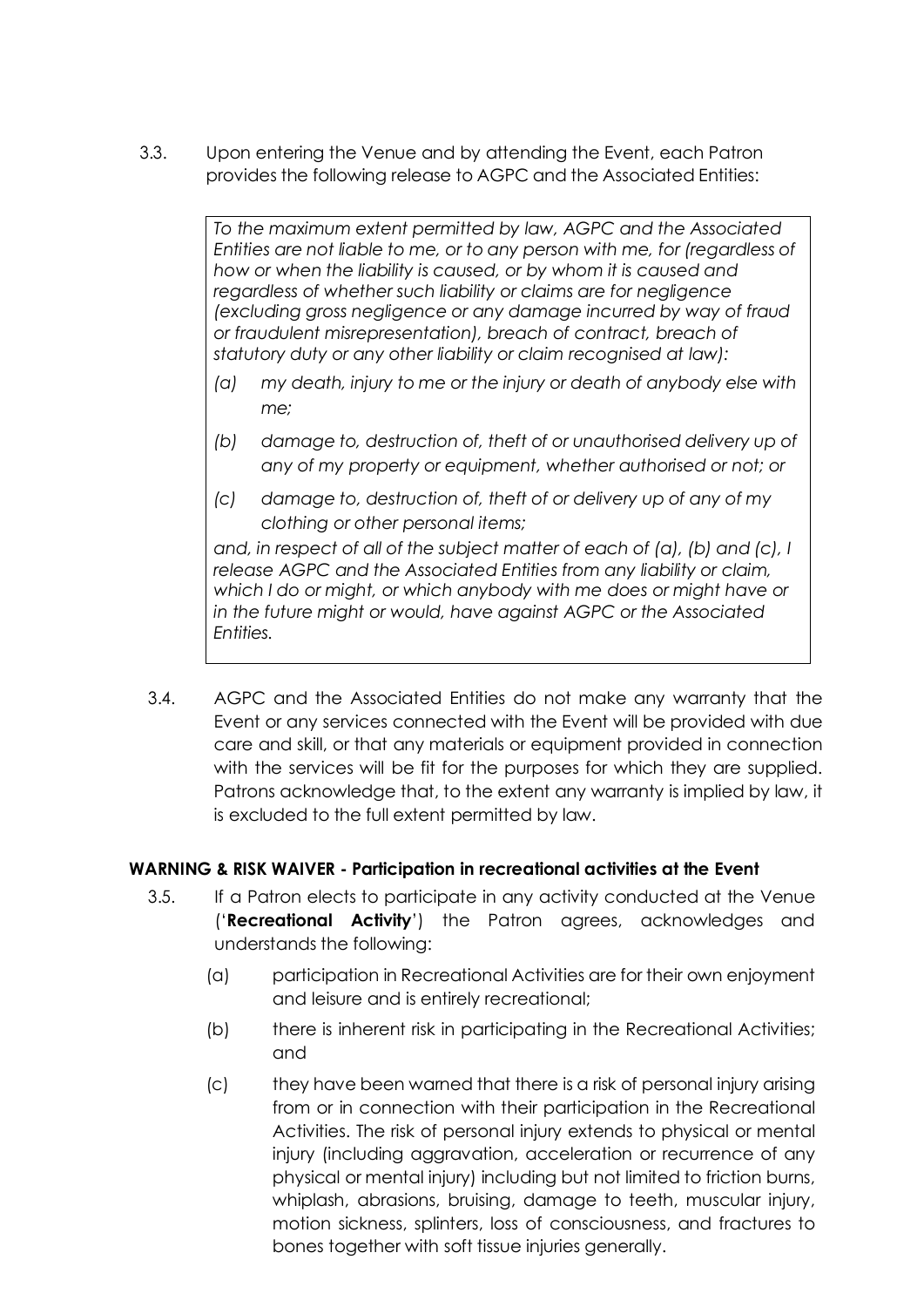- 3.6. The risk of personal injury that a Patron may suffer may arise from or be connected to:
	- (a) contact or collision with the surface of a ride;
	- (b) contact or collision with another Patron;
	- (c) the movement of a ride;
	- (d) weather conditions;
	- (e) slipping and tripping on floor surfaces;
	- (f) the acts and/or omissions (including negligent ones) of other Patrons at the Event;
	- (g) incorrect use of any rides or equipment;
	- (h) failure to follow instructions in relation to participation in a Recreational Activity;
	- (i) the unforeseen failure or malfunction of a ride or equipment.
- 3.7. By participating in a Recreational Activity, each Patron accepts and acknowledges all risks identified above voluntarily and at their own risk.
- 3.8. To the fullest extent permitted by law, each Patron releases and indemnifies the Indemnitees from any loss or claim the Patron may suffer arising from or in connection with their participation in Recreational Activities.
- 3.9. AGPC and the Associated Entities acknowledge that each release or exclusion of liability in these Attendance Conditions is subject to any law which forbids that release or exclusion of liability including the Australian Consumer Law (which is part of the Competition and Consumer Act 2010 (Cth) ('**ACL**') and the Australian Consumer Law and Fair Trading Act 2012 (Vic)) ('**VACL**'). AGPC and the Associated Entities agree that each release or exclusion of liability in these Attendance Conditions is amended to the extent that any right under the ACL and/or VACL cannot be excluded.
- 3.10. Provisions of the ACL and VACL imply into contracts for the supply of certain goods and services, warranties that services will be rendered with due care and skill and that goods supplied will be reasonably fit for purpose. Those provisions do not apply to these Attendance Conditions (to the extent that they can be excluded) insofar as they relate to liability for death, personal or mental injury, a disease or something that is harmful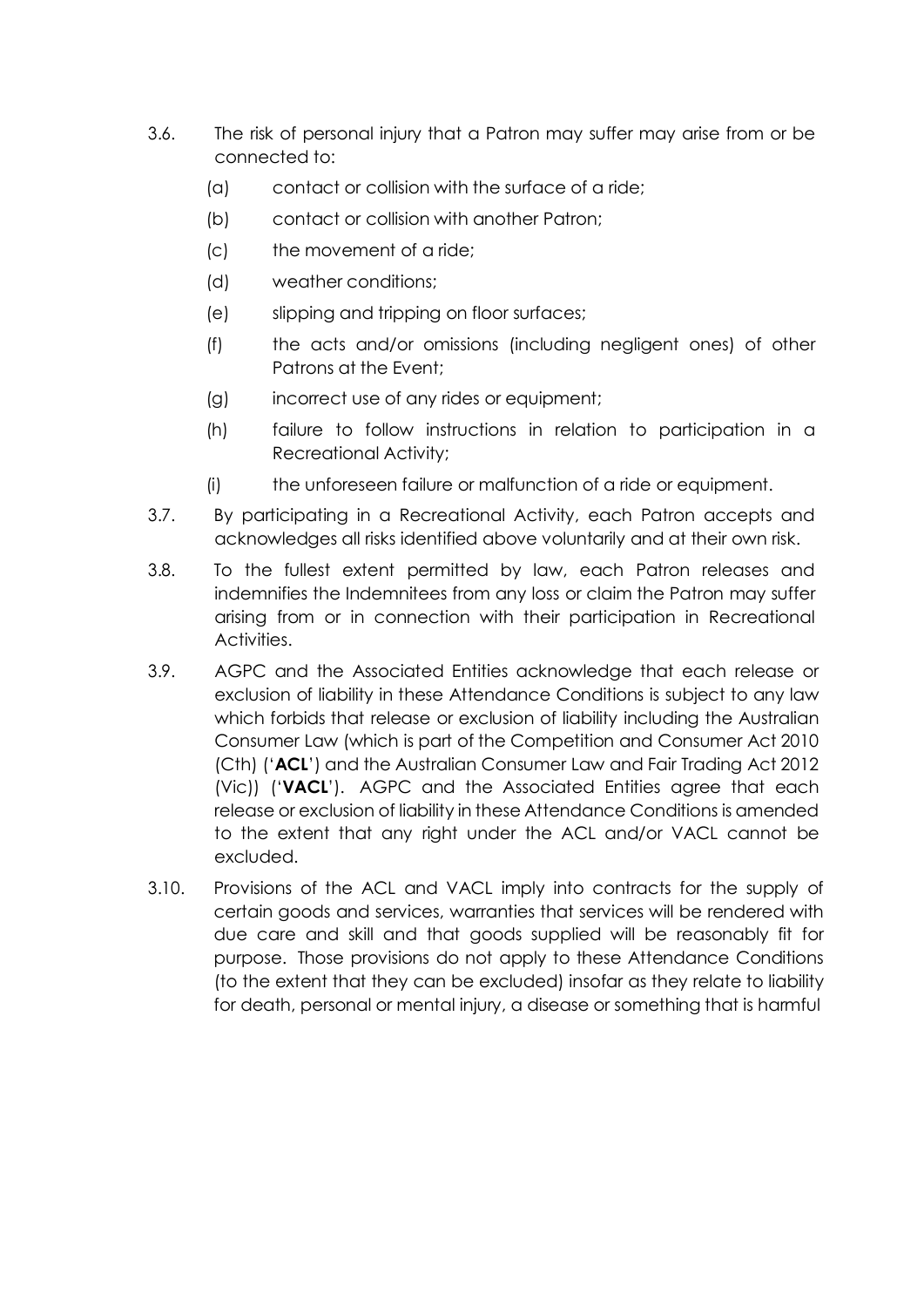or disadvantageous to an individual or the community. In particular:

- (a) the application of sections 60 and 61 of the ACL and the provisions of the VACL are excluded, and all rights under the relevant provisions are excluded, and all liability of AGPC and the Associated Entities is excluded in relation to the supply of recreational services and in relation to a breach of any warranty implied by the relevant provisions in relation to the supply of recreational services under these Attendance Conditions to the extent the exclusion, restriction and modifications is limited to liability for death or personal injury;
- (b) each Patron acknowledges that the Event constitutes a recreational service within the meaning of section 139A of the Competition and Consumer Act 2010 (Cth) and section 22 of the VACL as the Event is:
	- (i) a sporting event or similar leisure time pursuit; and/or
	- (ii) other activity that involves a significant degree of physical exertion or physical risk and is undertaken for the purpose of recreation, enjoyment or leisure;
- (c) Warning under the ACL: Under the ACL, several statutory guarantees apply to the supply of certain goods and services. These guarantees mean that AGPC and the Associated Entities are required to ensure that the recreational services it supplies to Patrons:
	- (i) are rendered with due care and skill;
	- (ii) are reasonably fit for any purpose which you, either expressly or by implication, make known to AGPC and the Associated Entities; and
	- (iii) might reasonably be expected to achieve a result you have made known to AGPC and the Associated Entities,

#### (**Guarantees**)

Under section 22 of the VACL, AGPC and the Associated Entities are entitled to ask you to agree that these statutory guarantees do not apply. By purchasing a Ticket, attending the Event and/or entering the Venue, each Patron agrees that the right to sue AGPC, the Associated Entities and other parties under the VACL if the Patron is killed or injured because the services provided were not in accordance with the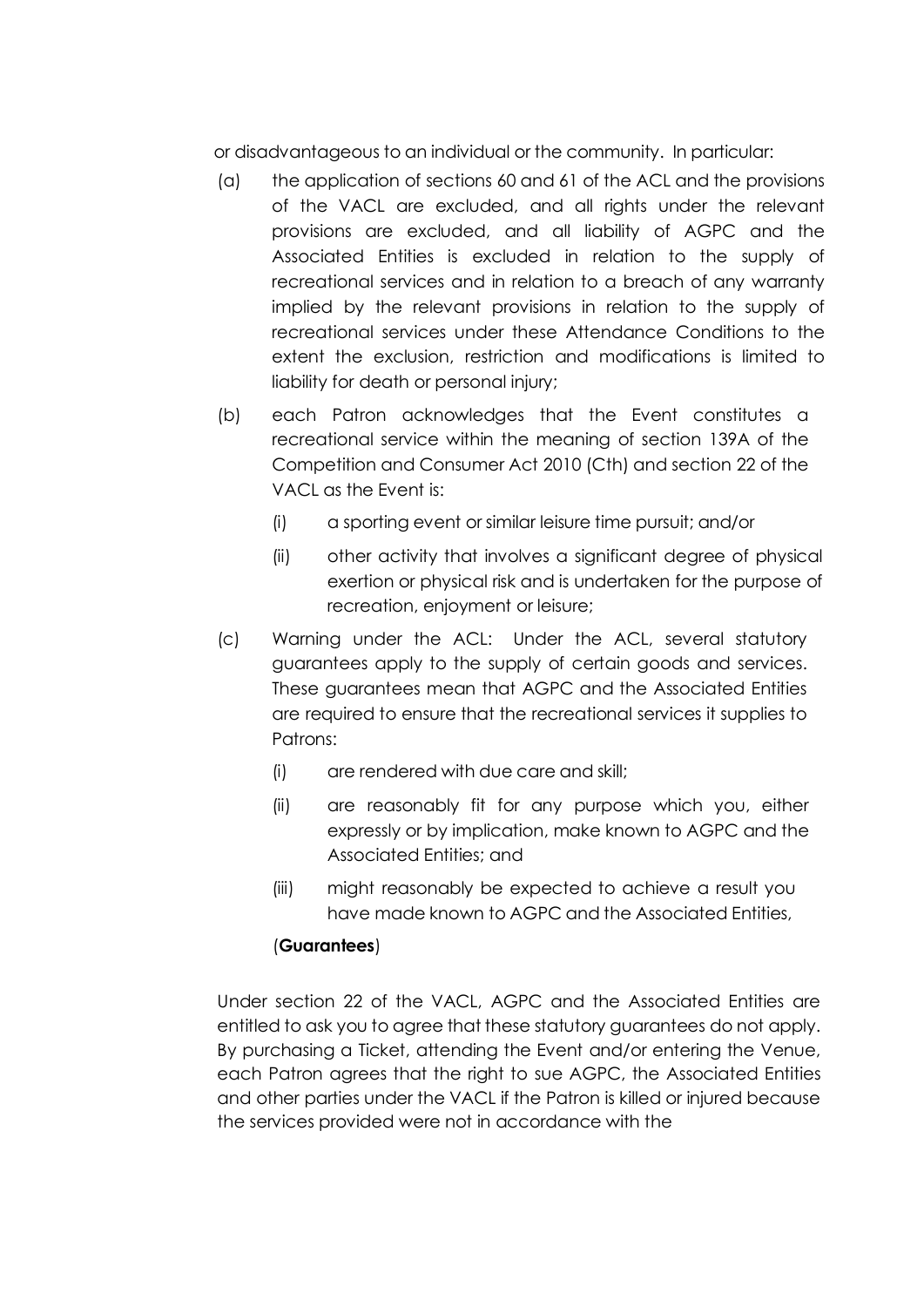Guarantees, are excluded, restricted or modified in the way set out in these Attendance Conditions.

Note: the changes to the rights as set out in these Attendance Conditions do not apply if a Patron's death or injury is due to gross negligence on AGPC's and/or the Associated Entities' part. 'Gross negligence' in relation to an act or omission, means doing the act or omitting to do an act with reckless disregard, with or without consciousness, for the consequences of the act or omission. See regulation 5 of the Australian Consumer Law and Fair Trading Regulations 2012 and section 22(3)(b) of the Australian Consumer Law and Fair Trading Act 2012.

- 3.11. Each release or exclusion of liability in these Attendance Conditions is for the benefit of AGPC and each of the other Associated Entities, and held on trust by AGPC for each of the other Associated Entities so that each of the Associated Entities may enforce those provisions against each Patron. Patrons also acknowledge that AGPC may enforce each release and exclusion of liability in these Attendance Conditions against each Patron on behalf of any of the other Associated Entities on the basis that AGPC is their agent or trustee.
- 3.12. Patrons are responsible for the safety and security of their own personal property and hereby release AGPC and the Associated Entities from any liability for loss or damage to any personal property brought into the Event and/or Venue.

#### **4. PROHIBITED CONDUCT**

- <span id="page-5-0"></span>4.1. At the Event and within the Venue, Patrons must not, without the prior written consent of AGPC (which may be withheld or conditioned at AGPC's sole and absolute discretion):
	- (a) enter any fenced or cordoned off area, or interfere with any activity undertaken by AGPC in any fenced or cordoned off area, including the racetrack;
	- (b) enter or remain, or cause any person to enter or remain, in the lake within the Venue;
	- (c) remain at the Venue or any area used for the Event outside the published closing times of the Event;
	- (d) leave the Event other than through a designated exit;
	- (e) remove any glass object from a reserved area;
	- (f) block any thoroughfare or erect any structure;
	- (g) litter or misuse, deface, damage, or tamper with any building or thing;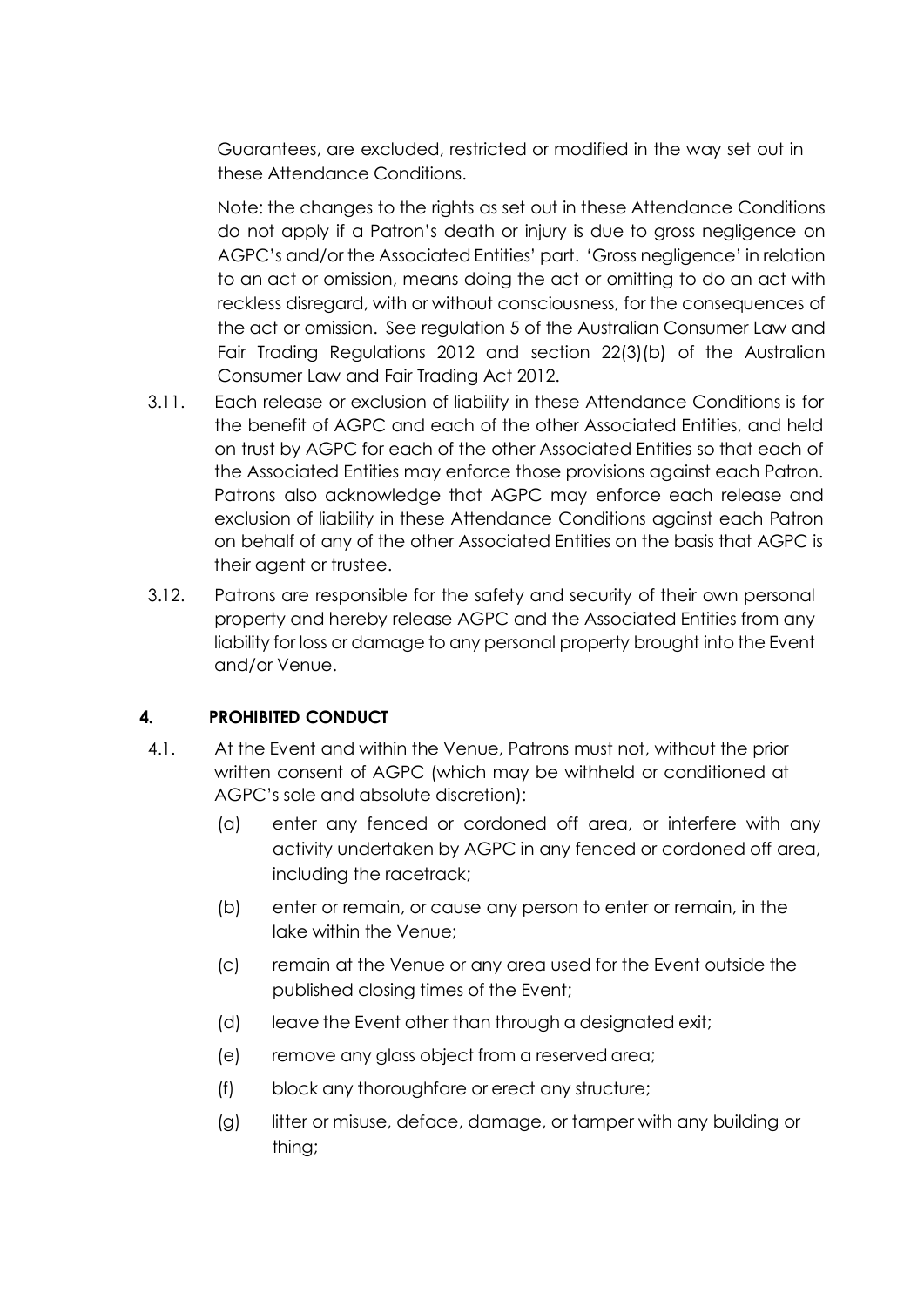- (h) pick, damage or uproot any tree or shrub, disturb or interfere with any fauna, or excavate any part of the Venue;
- (i) climb or remain on any tree or structure;
- (j) post, stick or place any poster, placard, bill, banner, print, paper or any advertising material on any building, structure, fence or tree;
- (k) distribute any printed or visual matter;
- (l) promote any advertising or promotional material, samples of goods or services or any other matter or thing or otherwise engage in ambush marketing;
- (m) distribute, hawk, sell, offer or expose for sale any goods or services or collect money or orders from Patrons for goods and services;
- (n) operate or use a loud hailer, public address system or other device which may interfere with electronic or radio communications being used by AGPC;
- (o) throw or kick any stone, bottle or other projectile;
- (p) busk or conduct similar entertainment;
- (q) conduct public surveys or opinion polls, solicit money, donations or subscriptions from members of the public;
- (r) sell, offer or make available for sale, or give away any Ticket;
- (s) disrupt, interrupt or behave in any manner that may disrupt or interrupt any official or employee or contractor of AGPC, or any race, event or activity;
- (t) act or conduct oneself in such a way as to hinder, obstruct or interfere with a driver of any vehicle taking part in a race or to adversely affect the safety of the public;
- <span id="page-6-0"></span>(u) deliberately obstruct the view of any Patron seated in a seat in the immediate vicinity, or cause unreasonable inconvenience to any Patron, official or employee or contractor of AGPC, or interfere with the comfort of any Patron or their enjoyment of the Event;
- (v) use racist, indecent or obscene language or threatening or insulting words or otherwise behave in a threatening, abusive, riotous, indecent or insulting manner;
- (w) interfere with, obstruct or hinder AGPC or an Authorised Person in the exercise of their powers, functions or duties;
- (x) ignite any flare or firework, explosive of smoke bomb;
- (y) become intoxicated, use banned drugs or supply alcohol to minors;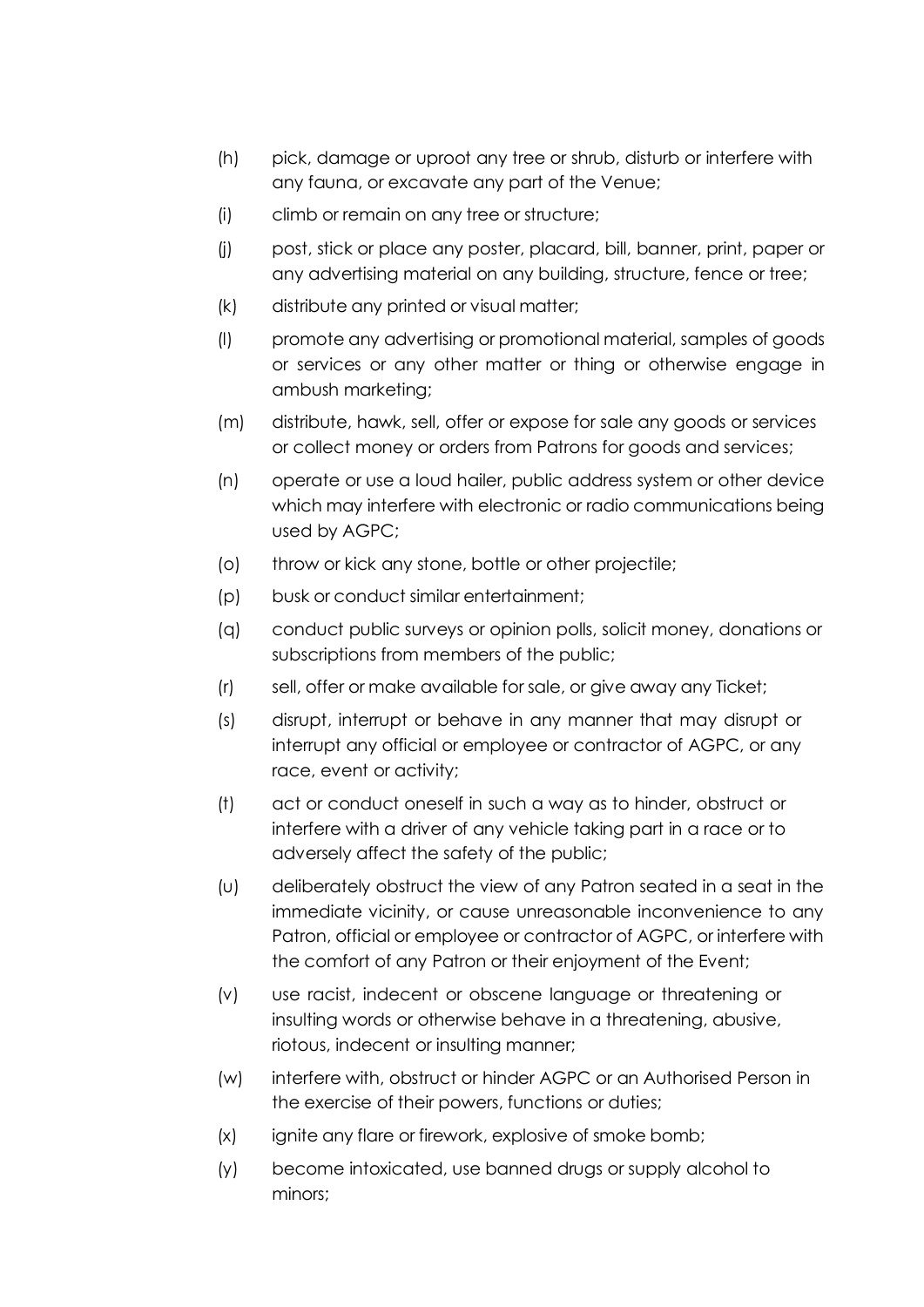- (z) smoke in a designated 'no smoking' area; or
- <span id="page-7-0"></span>(aa) refuse to follow any direction issued by AGPC and/or an Authorised Person.

# **5. PROHIBITED ITEMS**

- 5.1. Patrons must not, without the prior written consent of AGPC (which may be withheld or conditioned at AGPC's sole and absolute discretion), have in their possession at the Event, or bring into the Venue any:
	- (a) alcoholic beverage (unless purchased at the Event);
	- (b) glass bottle or glass container (unless purchased at the Event);
	- (c) beverage container with the manufacturer's seal broken (unless purchased at the Event);
	- (d) hard cased esky or ice box (polystyrene eskies and cooler bags are acceptable);
	- (e) chair, lounge, bench or stool, other than a folding chair or folding stool;
	- (f) clothing bearing any racist, indecent or obscene language or images, or clothing that is intimidating to other Patrons such as outlaw motorcycle club colours;
	- (g) prohibited or controlled weapon, firearm, or any dangerous goods;
	- (h) animal, other than an assistance dog;
	- (i) metal flag or banner pole longer (or extending to longer) than 1 metre, or any flag or banner which could reasonably be used in contravention of Attendance Conditio[n 4.1](#page-5-0)[\(t\);](#page-6-0)
	- (j) whistle, loud hailer, horn or bugle;
	- (k) flare, firework, laser pointer, or distress signal;
	- (l) public address system, electronic equipment, broadcast equipment or similar device which may interfere with broadcast equipment or similar device being used by AGPC or other persons authorised by AGPC in connection with the Event;
	- (m) vehicle including any golf buggy, bicycle, skateboard, roller skates, roller blades or scooter;
	- (n) item the possession of which does not have an ordinary and reasonable use by a Patron at the Event and which may be used to damage or deface property, buildings or any part of the area used for the Event (including without limitation any spray paint), disrupt or interrupt the Event, hinder, obstruct or interfere with any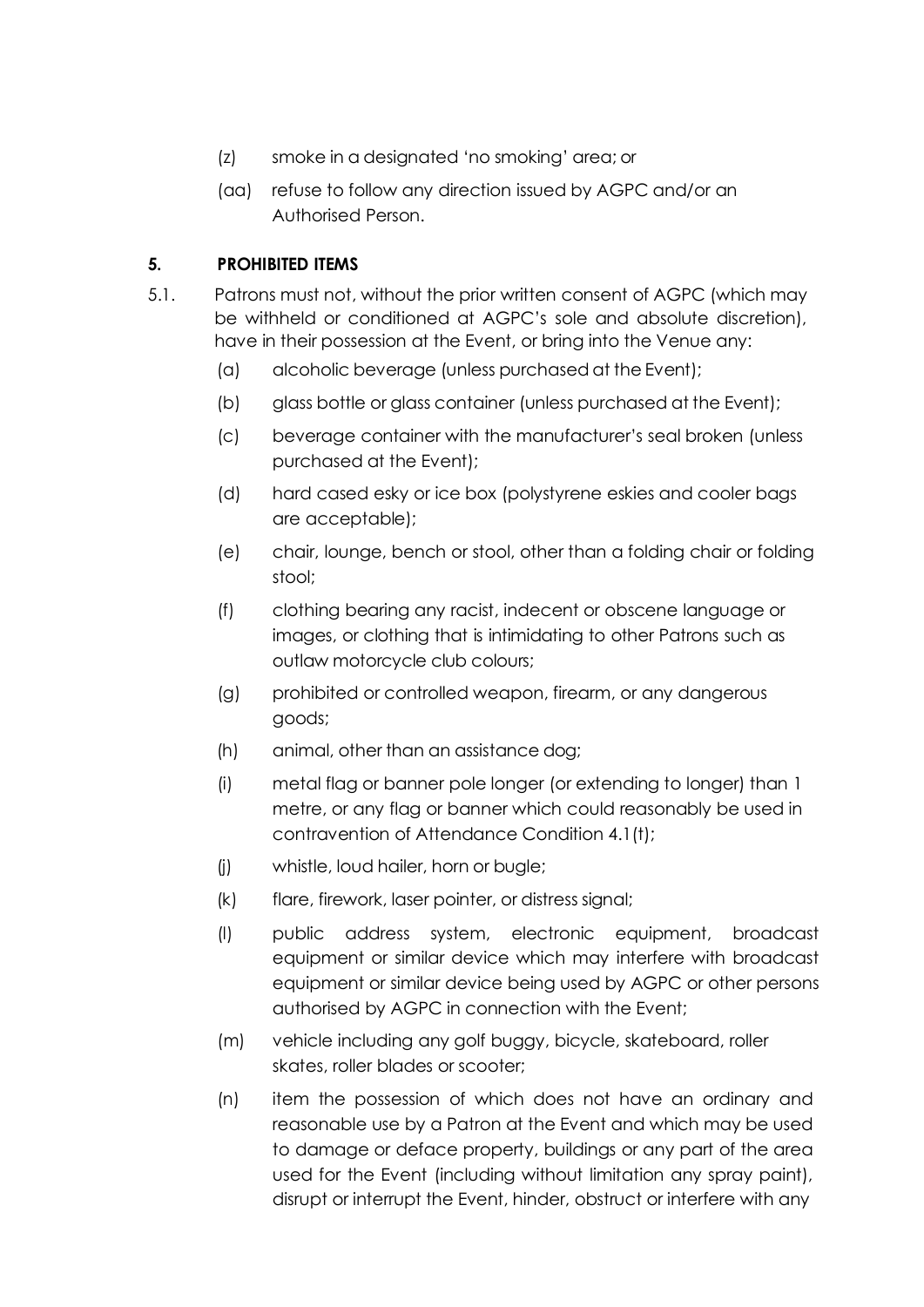driver taking part in the Event, adversely affect public safety, excavate any part of the area used for the Event or erect any structure;

- (o) item in such quantity that a reasonable person could infer that the item is to be used for commercial purposes;
- (p) goods or tickets for the purpose of sale or commercial distribution to Patrons;
- (q) drones, spider cameras or any other aerial photographic, video or audio recording equipment;
- (r) camera lenses with a physical length greater than 400mm or any other item which might reasonably obstructs the view of any other Patron; or
- (s) photographic, video or audio recording equipment which AGPC reasonably considers may be used in breach of Attendance Condition [11.1, a](#page-13-0)nd may include (without limitation) audio recorders, camera tripods, monopods or any digital recording equipment.
- 5.2. To ensure compliance with Attendance Condition [5,](#page-7-0) AGPC may, at any time, require a Patron to open for inspection any vehicle, bag, basket or other receptacle, or turn out their pockets. Patrons who fail to comply with such a request may be refused entry or directed to leave the Event.
- 5.3. Any consent to any item brought into the Event given by AGPC may be revoked by AGPC at any time. If such consent is withdrawn, the Patron must immediately relinquish the prohibited item to AGPC or leave the Event immediately.

#### **6. TICKETS GENERALLY**

- 6.1. AGPC may direct any Patron at any time at the Event to produce a valid Ticket.
- 6.2. At all times, Tickets remain the property of AGPC.
- 6.3. Unless in accordance with these Attendance Conditions, Tickets are nontransferable and may not be exchanged for fee, reward or other valuable consideration, or otherwise commercially dealt with (including for advertising or other promotional purposes such as prizes, contests or sweepstakes), without the prior written consent of AGPC. If granting such consent, AGPC may attach additional conditions to any Tickets as they see fit.
- 6.4. If a Ticket has been dealt with in contravention of these Attendance Condition, the bearer of the Ticket may be refused entry or directed to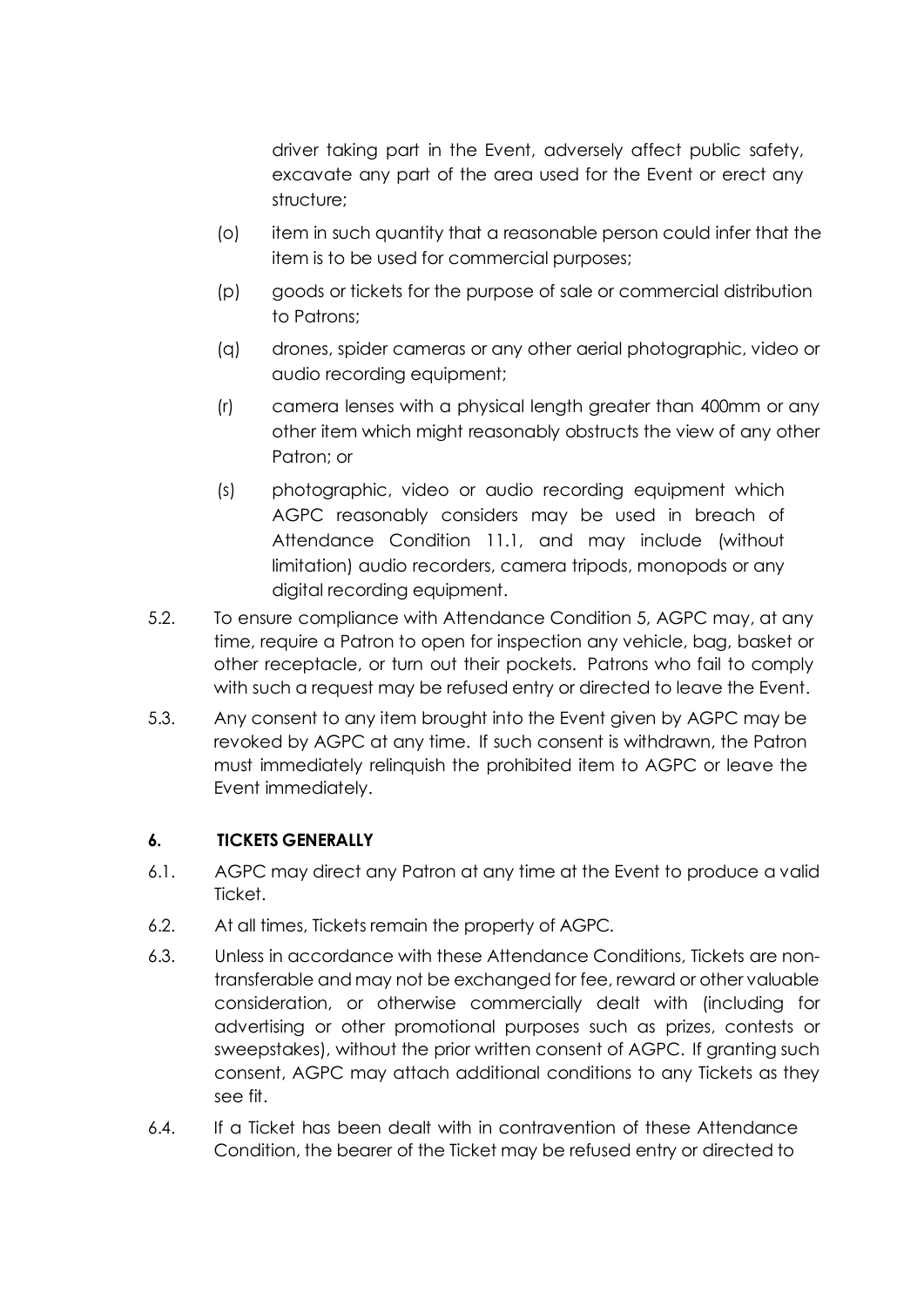leave the Event.

- 6.5. Each Patron must keep his or her Ticket safe and in good condition, as AGPC is not obliged to replace any Ticket under any circumstances, including but not limited to loss or theft – however AGPC may, in its sole and absolute discretion, replace a Ticket which has been lost or stolen (and may charge a fee for that replacement).
- 6.6. AGPC reserves the right to issue all tickets electronically, and require individual Patrons to use individual Tickets when entering the Venue.

## **7. CONCESSIONS**

- 7.1. Patrons holding a concession Ticket must provide identification confirming concession status at the time of entry and carry that identification with then at all times during the Event.
- 7.2. AGPC will accept the following cards as proof of concession only: Full Pensioner Concession Card or Full Time Student Card (including International), Health Care Card and Veterans Affairs Card. Senior Cards are not accepted as a form of concession.
- 7.3. If a Ticket has been acquired on a concession basis and the Patron is unable to show concession identification to the satisfaction of AGPC at any time during the Event, the Patron may be refused entry or directed to leave the Event by AGPC.

#### **8. CHILDREN**

- 8.1. Unless otherwise authorised by AGPC, every Patron entering the Event must have a Ticket.
- 8.2. From time to time AGPC may sell or grant a class of Ticket to children of, or under, a particular age ('**Children's Ticket**'), for example:
	- (a) children aged 14 years old and under may be able to obtain Island Pass (GA) Tickets to the Event as part of 'Family Ticket' (2 adults and 2 children aged 14 years of age and under); and
	- (b) children aged between 15 years of age and above may be able to obtain tickets advertised at concession price, upon proof of full time secondary or tertiary student cards or a valid International Student card.
- 8.3. The following conditions apply to any Children's Ticket or entry to the Event by a Patron on the basis that the Patron is a child under a certain age:
	- (a) the child Patron must be accompanied by an adult Patron (18 years of age or over) at all times during attendance at the Event;
	- (b) AGPC or its representatives may require evidence of the child Patron's age or make a reasonable assessment of the Patron's age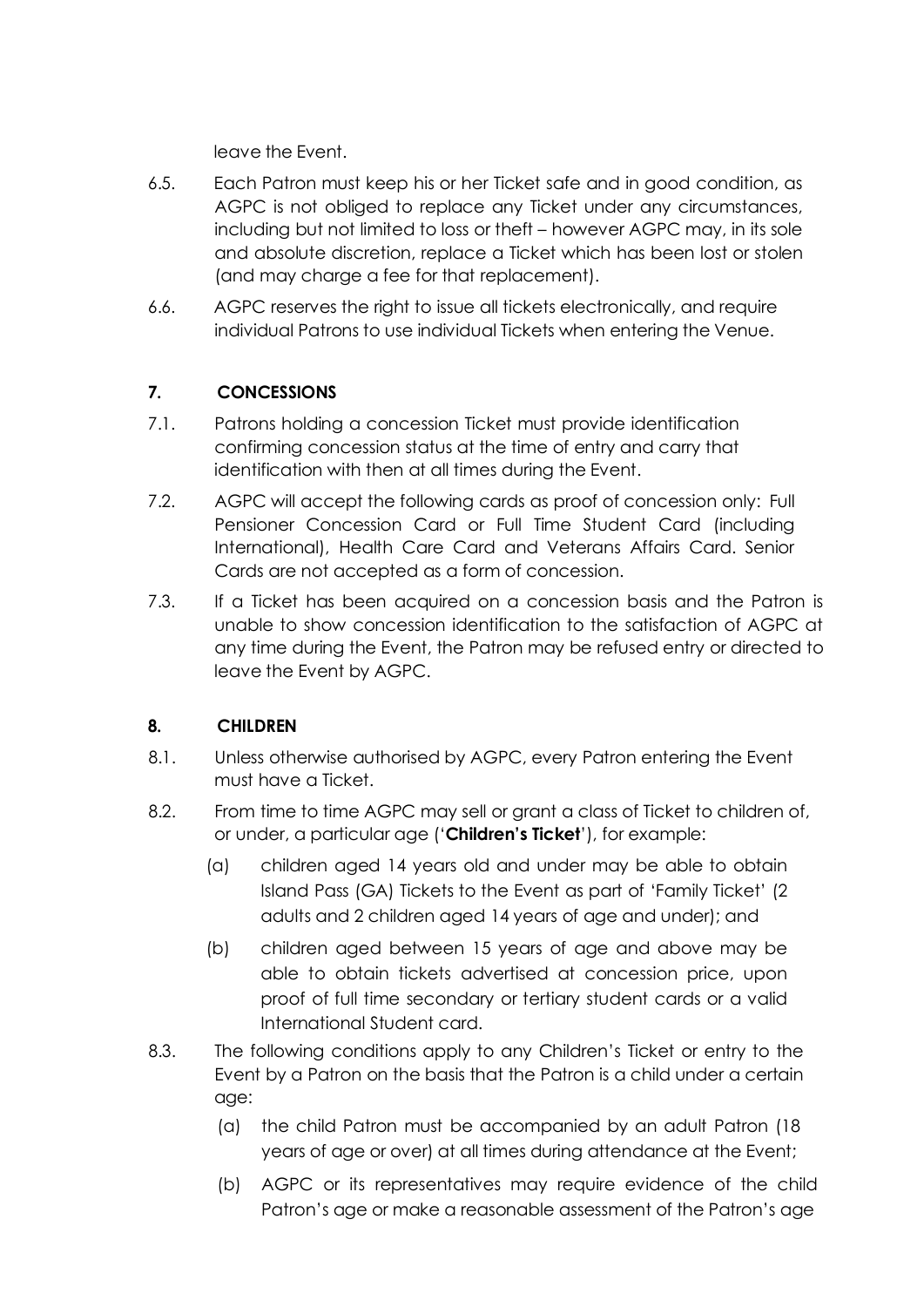in which case AGPC's or its representative's assessment will be final and determinative;

- (c) the child Patron's age shall be determined as at the date the Ticket is presented for entry to the Event (not the date of purchase); and
- (d) if AGPC (or its representative) assesses any Patron bearing a Children's Ticket to be older than the age applicable to the Ticket, AGPC may:
	- (i) refuse entry or direct the Patron to leave the Event without refund; or
	- (ii) direct the person to purchase a Ticket that is available to persons of that age.
- <span id="page-10-0"></span>8.4. All children accompanying Patrons within a Grandstand on circuit at the Venue:
	- (a) between the ages of 3 and 14 years old must be a holder of a children's Grandstand Ticket; and
	- (b) infants aged 2 years and under will be permitted to enter the Grandstand with an adult Patron holding a valid Grandstand ticket subject to:
		- (i) being adequately accommodated within the allocated seating of the adult Patron they are accompanying without contravening Attendance Conditio[n 4.1](#page-5-0)[\(t\); a](#page-6-0)nd
		- (ii) should the child be found to contravene this Attendance Condition [8.4:](#page-10-0)
			- (A) AGPC will require the adult Patron to purchase a Ticket for a seat within the Grandstand for the child to occupy; or
			- (B) the child and the adult Patron will be required to leave the Grandstand.
- 8.5. Patrons who accompany children at the Event are responsible for the care, conduct and supervision of those children and must keep those children within sight at all times.
- 8.6. Children may not be permitted to enter certain areas at the Event for safety or responsible service of alcohol reasons as determined or advised by AGPC in its absolute discretion.
- 8.7. All persons entering the Paddock regardless of age must have a valid Paddock Pass (a Dorna accredited pass that grants the pass holder access to the MotoGP™, Moto2™ and Moto3™ Paddock.) Note: A Paddock Pass is an additional upgrade on-top of three-day Grandstand tickets and VIP Hospitality suite tickets and is governed by the Paddock Conditions available at [www.motogp.com.au.](http://www.motogp.com.au/)
- 8.8. Patrons who accompany children at the Event are responsible for the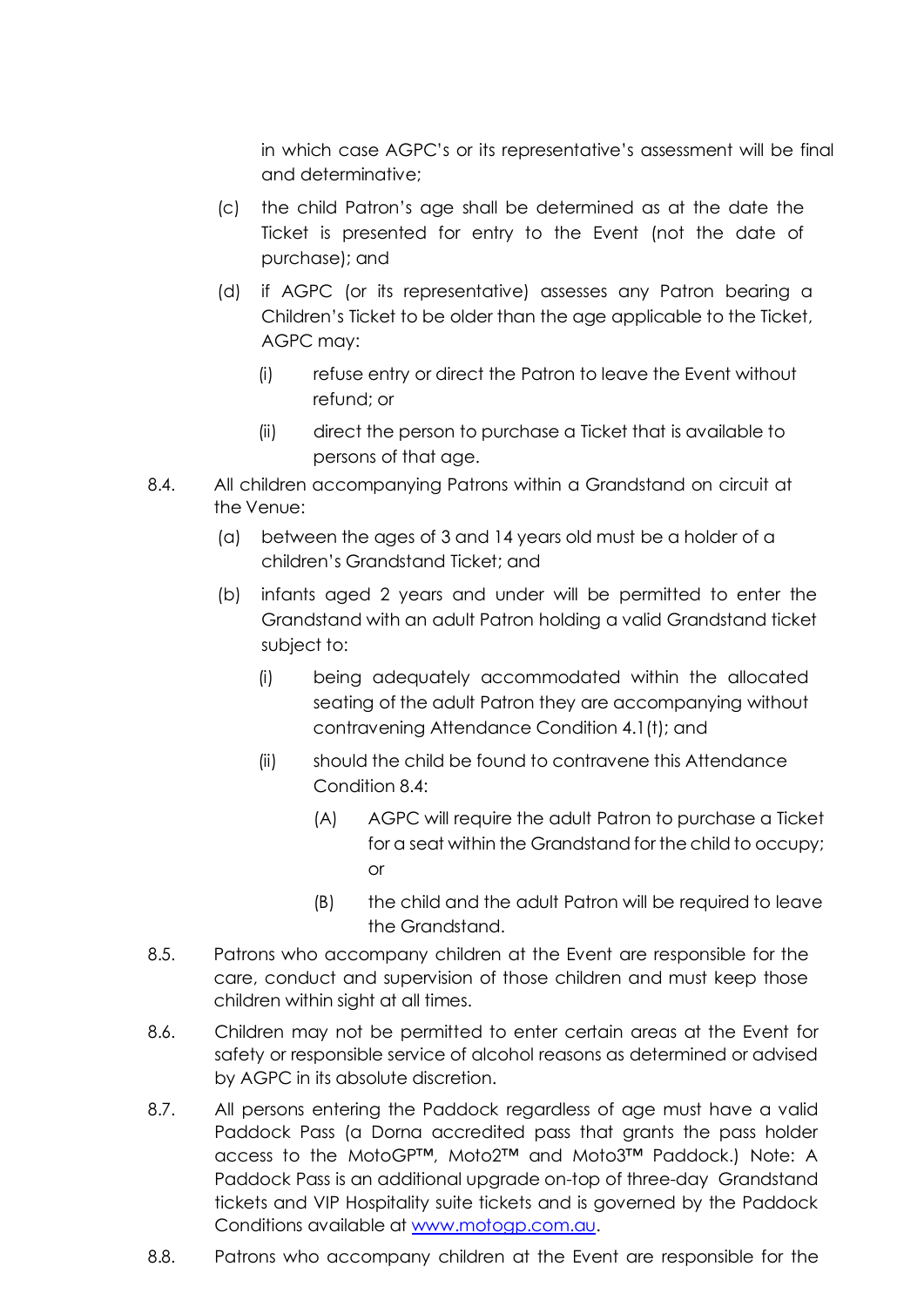care, conduct and supervision of those children and must keep those children within sight at all times. Children may not be permitted to enter certain areas at the Event for safety or responsible service of alcohol reasons as determined or advised by AGPC in its absolute discretion.

## **9. CHANGES TO THE EVENT**

- 9.1. Patrons acknowledge that the dates of the Event are not set until fixed by FIM in the confirmed calendar for the 2022 MotoGP season.
- 9.2. If a Ticket is acquired prior to the dates of the Event being confirmed by the FIM, the Patron acknowledges and agrees that the provisional dates of the Event may change and that the Patron will not be entitled to a refund in such circumstances.
- 9.3. If the published provisional dates are changed, such changes will be published at [www.motogp.com.au](http://www.motogp.com.au/) and each Ticket will be valid for the rescheduled dates.
- 9.4. AGPC otherwise reserves the right to:
	- (a) add, withdraw or substitute any drivers, performers or activities including support category track activity, any concerts or other entertainment associated with the Event, vary programs, other conveniences and attractions and audience capacity from time to time;
	- (b) alter and amend layout/zone/precinct/entertainment offerings.
- 9.5. AGPC and the Associated Entities will not be liable to any Patron for any loss or damage (including indirect or consequential loss or damage) suffered as a result of or arising from or in any way connected to cancellation, postponement, shortening or other change to the Event (or any part thereof). Such loss or damage may include, but is not limited to, spending money, accommodation, flights, meals and all other ancillary costs incurred as a result of attending the Event (including, without limitation, transport to and from the Event, airline and/or airport taxes and transfers, where applicable).
- 9.6. Impressions and maps of the Event area published by AGPC are approximate only. Natural or other obstructions may impede viewing in some areas and no reliance should be placed on impressions or maps when purchasing Tickets.
- 9.7. Locations and size of seating, viewing areas and other conveniences and attractions may vary. AGPC reserves the right to determine actual and final location of seating, viewing areas and other conveniences and attractions without notice.
- 9.8. Subject to Attendance Condition [10.2](#page-12-0)[\(d\),](#page-13-1) where a Patron has purchased a Ticket which includes an allocated seat or seating and AGPC makes a significant change (as determined by AGPC in its sole and absolute discretion) to a Patron's:
	- (a) type or location of seating; or
	- (b) viewing areas;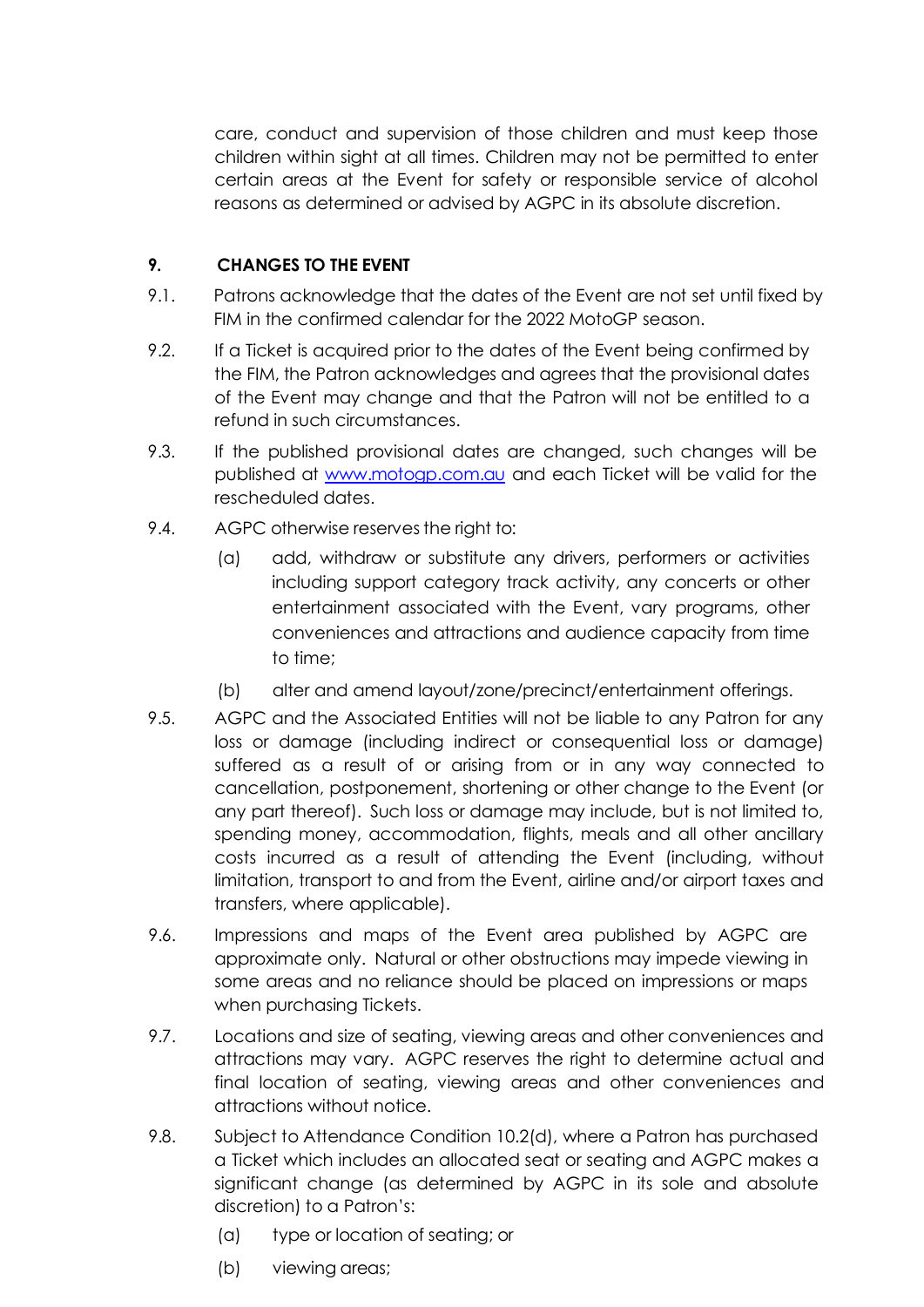each a '**Seat Change**', AGPC will use all reasonable endeavours to notify the Patron directly.

- 9.9. If the Patron does not accept the revised seating arrangement, AGPC will offer an exchange of the Ticket for an available Ticket of the same or lower face value ('**Exchanged Ticket**').
- 9.10. If the Exchanged Ticket is not acceptable to the Patron, Attendance Condition [10.2](#page-12-0)[\(c\) w](#page-13-1)ill apply.

#### **10. REFUND POLICY**

- 10.1. Except as set out in Attendance Condition [10.2](#page-12-0) below, payments made to AGPC for Tickets will not be refunded under any circumstances. For example, refunds will not be issued for:
	- (a) the non-appearance of any particular person, group or personality such as a team, rider, performer or band (whether advertised or not);
	- (b) any variation to the on-track Event program, conveniences and attractions such as shortening, postponement or cancellation of any part of the MotoGP™ program by race stewards;
	- (c) any variation to the off-track Event program, conveniences and attractions such as postponement or cancellation of any entertainment, amusements or interactive display;
	- (d) any adverse weather conditions; and
	- (e) any other circumstance beyond the reasonable control of the AGPC (including, but not limited to, restrictions, regulations, policies or directives issued by any federal, state or municipal government authority (or as required to be issued by AGPC) ('**Government Directive**').
- <span id="page-12-0"></span>10.2. To the extent permitted by law, AGPC will refund payments made by Patrons to AGPC for Tickets only in the following limited circumstances:
	- (a) on a particular day of the Event, less than 1 hour of on-track activity (which includes any MotoGP exhibition events and support category sessions), subject to the following:
		- (i) if the Ticket is a single day Ticket Patron will receive a refund of the value of the single day Ticket; or
		- (ii) if the Ticket is a 3-day Ticket Patron will receive a refund of a fair portion of the value of the Ticket depending on the relevant day cancelled, the value of such refund to be reasonably determined by AGPC;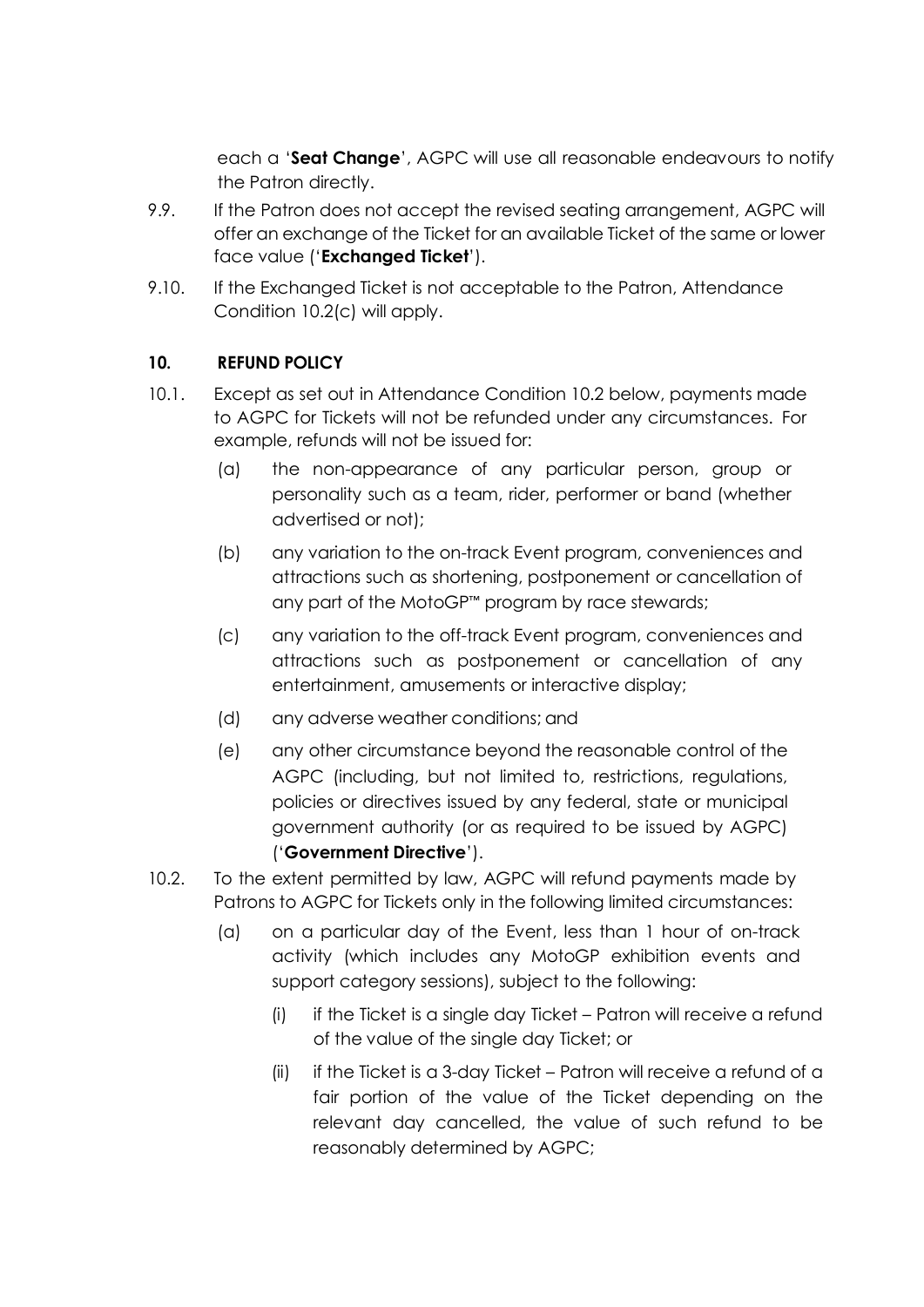- (b) the entire Event is cancelled and cannot be rescheduled;
- <span id="page-13-1"></span>(c) AGPC makes a Seat Change in accordance with Attendance Condition;
- (d) in accordance with the COVID-19 Special Conditions;
- (e) in other any other circumstances which AGPC feels, in its discretion, is appropriate.
- 10.3. In respect of a Ticket for which no monetary consideration has been paid to AGPC, no refund or other costs will be paid or payable to the holder of such Ticket in the event of cancellation, postponement or change to the Event, or for any other reason whatsoever.
- 10.4. Nothing in Attendance Condition 10 or the Event Rules generally affects Patrons' rights under the Schedule 2 to the *Competition and Consumer Act 2010* (Cth) or similar legislation regarding consumer guarantees, implied conditions and warranties to the extent that such consumer guarantees, implied conditions or warranties cannot be excluded by law.

#### **11. RECORDINGS**

- <span id="page-13-0"></span>11.1. Without limiting any action available to AGPC pursuant to the AGP Act or any amendment thereof, it is a condition of entry to the Event that Patrons must not make, create, store, record, transmit, reproduce or use any kind of sound recording, visual footage or audio-visual footage ('**Recording**'), and any image, including photographic images and any still pictures derived or capable of being derived from a Recording ('**Image**') of the Event, or store, record, transmit, reproduce or use any information or other data, including official timing, results, performance, telemetry, weather or race control data ('**Data**') of, at, or in relation to the Event for any form of public advertisement, transmission, display or for profit or commercial gain or for any other purpose, without the prior written consent of AGPC or Dorna – except for the private enjoyment of the person making the Recording, Data or Image.
- 11.2. If a Patron makes, creates, records, transmits, reproduces or uses any Recording or Image of, at or in relation to the Event or any part of it with or without the consent of AGPC or Dorna, the Patron must:
	- (a) on request by AGPC or Dorna assign, in writing, all copyright and all other intellectual property in any such Image or Recording to AGPC or Dorna or its assignees or nominees as directed by AGPC or Dorna; and
	- (b) consent to use by AGPC, Dorna and any third parties authorised by them from time to time for the purposes of or in connection with any publication, exhibition or broadcast (including any advertising or promotional material) in any media worldwide of any such Recording or Image taken at the Event which includes any images of Patrons and Patrons waive any and all of their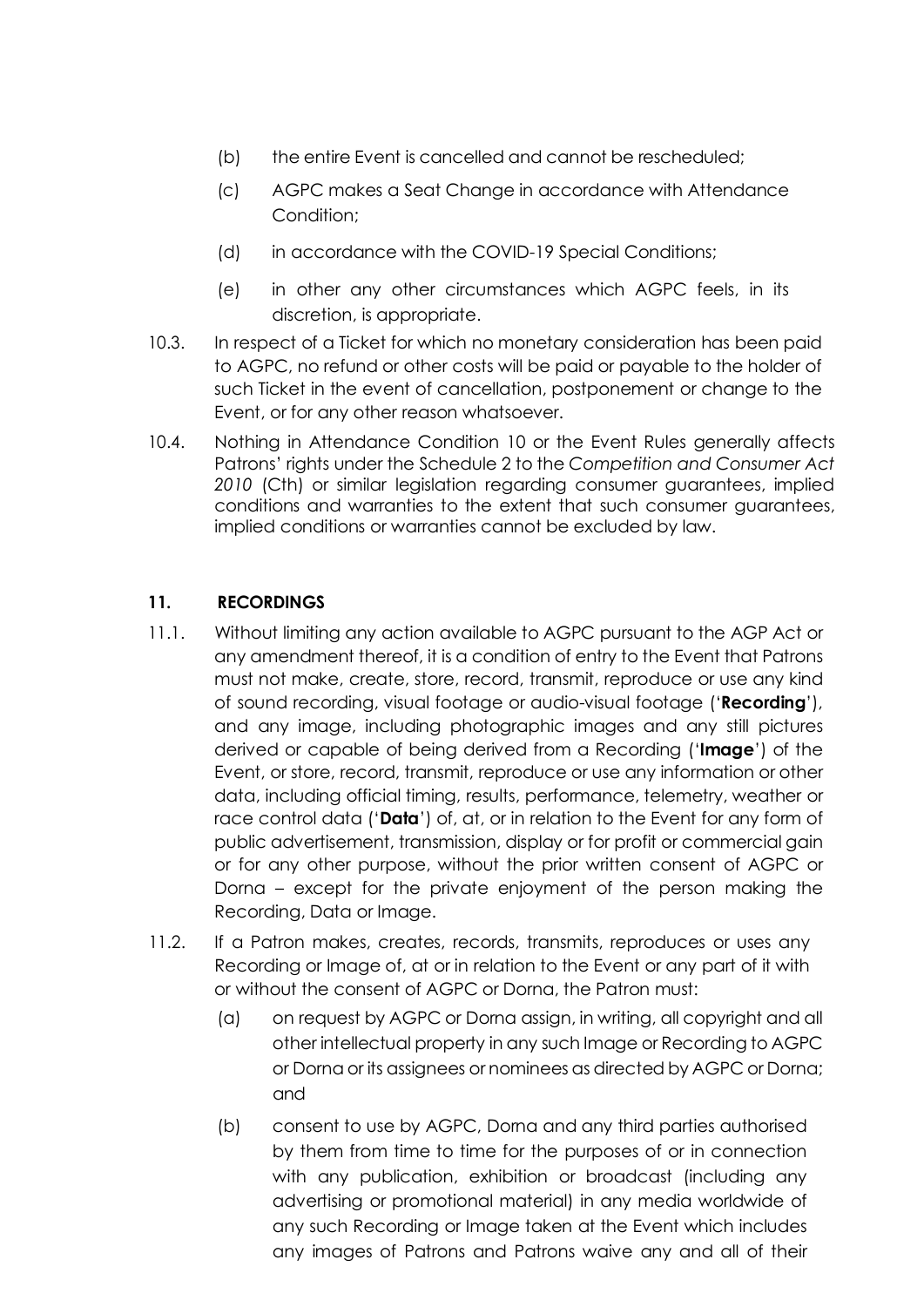personality and privacy rights to the extent necessary to permit such use.

#### **12. USE OF LIKENESS**

- 12.1. Patrons acknowledge that AGPC, Dorna and third parties authorised by AGPC may make, create, store, record, transmit, reproduce or use Recordings and Images or any likenesses at or in relation to the Event (including, without limitation, of Patrons).
- 12.2. Unless the Patron otherwise reaches an agreement with AGPC or Dorna, each Patron hereby grants the FIM, Dorna, AGPC and third parties authorised by them permission to use Recordings or Images, or other images or likenesses of the Patron including sound recordings, in any media (including publication within and outside Victoria, Australia) and for any purpose without identification, compensation or payment of any kind. Patrons can contact AGPC in order to reach such an agreement.

#### **13. RESTRICTIONS ON TRANSFERS AND RE-SALE**

- 13.1. The Event is subject to a major event declaration under the MEA. It is an offence, and a breach of these Attendance Conditions, for a Ticket to be sold, or offered or advertised for resale, at a price exceeding its face value purchase price by more than 10%.
- 13.2. Offences under the MEA can result in heavy fines.
- 13.3. Further, where a Ticket is offered for sale, sold, transferred, used or disposed of in breach of these Attendance Conditions or the terms of the Ticket, all affected Tickets will be cancelled by AGPC without notice and any Ticket holder seeking to use the Ticket may be refused admission to, or evicted from the Venue, by any Authorised Person without refund or compensation of any kind; and the person who has breached this condition must deliver up any and all Tickets in that person's possession at the request of an Authorised Person.

#### **14. PASS-OUTS**

14.1. Each Patron's entry to the Event is not transferable. If a Patron is exiting the Event and seeks re-entry, the Patron's must first scan their ticket upon exit and then re-scan their ticket upon re-entry, to regain entry on the same day.

#### **15. PERSONAL INFORMATION**

15.1. AGPC collects personal information (within the meaning of Australian privacy legislation) about Patrons which is necessary for it to operate the Event and to help promote the Event and subsequent Australian Grands Prix or Australian Motorcycle Grands Prix and related and similar events, in accordance with AGPC's Privacy Policy which is available at https://www.grandprix.com.au/privacy-policy.